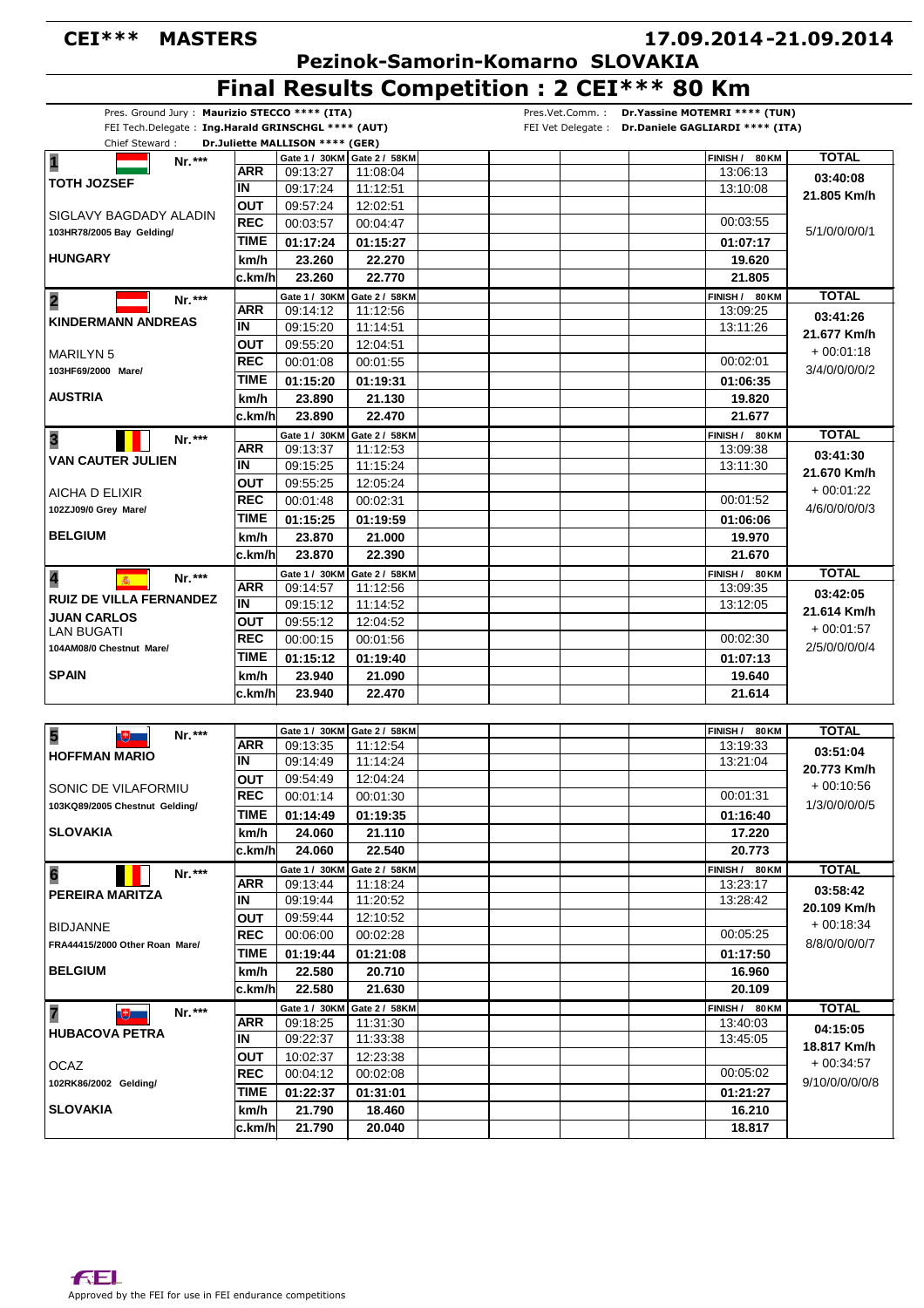## **CEI\*\*\* MASTERS**

## **17.09.2014 21.09.2014 -**

 **Pezinok-Samorin-Komarno SLOVAKIA**

**Final Results Competition : 2 CEI\*\*\* 80 Km**

| Chief Steward:                                                              |                          | Dr.Juliette MALLISON **** (GER) |                                         |                            |                    |
|-----------------------------------------------------------------------------|--------------------------|---------------------------------|-----------------------------------------|----------------------------|--------------------|
| $\overline{\mathbf{8}}$<br>Nr.***<br>Qŧ,                                    | <b>ARR</b>               | 09:18:32                        | Gate 1 / 30KM Gate 2 / 58KM<br>11:32:06 | FINISH / 80 KM<br>13:40:09 | <b>TOTAL</b>       |
| <b>SAFRANOVA KATARINA</b>                                                   | IN                       | 09:24:40                        | 11:36:50                                | 13:45:08                   | 04:15:08           |
|                                                                             | <b>OUT</b>               | 10:04:40                        | 12:26:50                                |                            | 18.814 Km/h        |
| <b>SHAKIR MAGIC GREY</b>                                                    | <b>REC</b>               | 00:06:08                        | 00:04:44                                | 00:04:59                   | $+00.35:00$        |
| 103KE60/0 Grey Stallion/                                                    | TIME                     |                                 |                                         |                            | 12/11/0/0/0/0/9    |
| <b>SLOVAKIA</b>                                                             | km/h                     | 01:24:40                        | 01:32:10                                | 01:18:18                   |                    |
|                                                                             |                          | 21.260<br>21.260                | 18.230<br>19.680                        | 16.860<br>18.814           |                    |
|                                                                             | c.km/h                   |                                 |                                         |                            |                    |
| 9<br>Nr.***                                                                 | ARR                      | Gate 1 / 30KM<br>09:18:27       | Gate 2 / 58KM<br>11:31:27               | FINISH / 80 KM<br>13:39:52 | <b>TOTAL</b>       |
| JADLLOVSKY PETR                                                             | ΙN                       | 09:24:04                        | 11:36:50                                | 13:45:52                   | 04:15:52           |
|                                                                             | OUT                      | 10:04:04                        | 12:26:50                                |                            | 18.760 Km/h        |
| NAOMI DAKOTA                                                                | <b>REC</b>               | 00:05:37                        | 00:05:23                                | 00:06:00                   | $+00:35:44$        |
| 102QJ47/2002 Grey OR1/1 Mare/                                               | <b>TIME</b>              |                                 |                                         |                            | 10/11/0/0/0/0/11   |
|                                                                             |                          | 01:24:04                        | 01:32:46                                | 01:19:02                   |                    |
| <b>CZECH REPUBLIC</b>                                                       | km/h                     | 21.410                          | 18.110                                  | 16.700                     |                    |
|                                                                             | c.km/h                   | 21.410                          | 19.680                                  | 18.760                     |                    |
| 10<br>Nr.***                                                                |                          | Gate 1 / 30KM                   | Gate 2 / 58KM                           | FINISH / 80 KM             | <b>TOTAL</b>       |
| <b>KUEBBELER DANIELA</b>                                                    | ARR<br>IN                | 09:34:43<br>09:37:21            | 11:53:00<br>11:56:16                    | 14:07:11                   | 04:40:22           |
|                                                                             |                          |                                 |                                         | 14:10:22                   | 17.120 Km/h        |
| <b>BUDDY D</b>                                                              | <b>OUT</b><br><b>REC</b> | 10:17:21                        | 12:46:16                                | 00:03:11                   | $+01:00:14$        |
| GER 42662/2000 Chestnut Arab Gelding/                                       |                          | 00:02:38                        | 00:03:16                                |                            | 13/14/0/0/0/0/14   |
|                                                                             | <b>TIME</b>              | 01:37:21                        | 01:38:55                                | 01:24:06                   |                    |
| <b>GERMANY</b>                                                              | km/h                     | 18.490                          | 16.980                                  | 15.700                     |                    |
|                                                                             | c.km/h                   | 18.490                          | 17.730                                  | 17.120                     |                    |
| 11<br>Nr.***                                                                |                          | Gate 1 / 30KM                   | Gate 2 / 58KM                           | FINISH / 80 KM             | <b>TOTAL</b>       |
| <b>BRETTHAUER-KLEINHANS</b>                                                 | ARR                      | 09:34:40                        | 11:52:56                                | 14:07:08                   | 04:43:43           |
| <b>CLAUDIA</b>                                                              | IN                       | 09:39:23                        | 11:56:33                                | 14:13:43                   | 16.918 Km/h        |
| <b>ALTANAS SAMARA</b>                                                       | OUT                      | 10:19:23                        | 12:46:33                                |                            | $+01:03:35$        |
| 102MI05/2001 Bay Arab Mare/                                                 | <b>REC</b>               | 00:04:43                        | 00:03:37                                | 00:06:35                   | 15/15/0/0/0/0/15   |
|                                                                             | TIME                     | 01:39:23                        | 01:37:10                                | 01:27:10                   |                    |
| <b>GERMANY</b>                                                              | km/h                     | 18.110                          | 17.290                                  | 15.140                     |                    |
|                                                                             | c.km/h                   | 18.110                          | 17.710                                  | 16.918                     |                    |
|                                                                             |                          |                                 |                                         |                            |                    |
| Nr.***                                                                      |                          | Gate 1 / 30KM Gate 2 / 58KM     |                                         | FINISH /<br>80 KM          | <b>TOTAL</b>       |
| <b>KOPECKA TEREZA</b>                                                       | ARR                      | 09:13:57                        | 11:12:57                                | 13:09:41                   |                    |
|                                                                             | IN                       | 09:18:34                        | 11:17:10                                | 13:28:39                   | <b>Finish Line</b> |
| <b>TUZEMEC</b>                                                              | OUT                      | 09:58:34                        | 12:07:10                                |                            | metabolic          |
| 102OG39/2003 Grey Gelding/                                                  | <b>REC</b>               | 00:04:37                        | 00:04:13                                | 00:18:58                   |                    |
|                                                                             | <b>TIME</b>              | 01:18:34                        | 01:18:36                                | 01:21:29                   |                    |
| <b>CZECH REPUBLIC</b>                                                       | km/h                     | 22.910                          | 21.370                                  | 16.200                     |                    |
|                                                                             | c.km/h                   | 22.910                          | 22.140                                  | 20.113                     |                    |
| Nr.***                                                                      |                          | Gate 1 / 30KM                   | Gate 2 / 58KM                           | FINISH / 80 KM             | <b>TOTAL</b>       |
| <b>HAUG CLARA</b>                                                           | ARR                      | 09:19:34                        | 11:32:01                                | 13:40:14                   |                    |
|                                                                             | IN                       | 09:24:10                        | 11:33:14                                | 13:45:16                   | <b>Finish Line</b> |
| <b>SHAKIRAAH</b>                                                            | OUT                      | 10:04:10                        | 12:23:14                                |                            | metabolic          |
| 103UA81/2002 Bay Arab Mare/                                                 | <b>REC</b>               | 00:04:36                        | 00:01:13                                | 00:05:02                   |                    |
|                                                                             | <b>TIME</b>              | 01:24:10                        | 01:29:04                                | 01:22:02                   |                    |
| <b>GERMANY</b>                                                              | km/h                     | 21.390                          | 18.860                                  | 16.090                     |                    |
|                                                                             | c.km/h                   | 21.390                          | 20.090                                  | 18.804                     |                    |
| Nr.***                                                                      |                          | Gate 1 / 30KM                   | Gate 2 / 58KM                           | FINISH / 80 KM             | <b>TOTAL</b>       |
|                                                                             | ARR                      | 09:13:42                        | 11:08:02                                | 13:43:35                   |                    |
|                                                                             |                          | 09:17:41                        | 11:13:17                                | 14:03:35                   | <b>Finish Line</b> |
|                                                                             | IN                       |                                 |                                         |                            |                    |
|                                                                             | <b>OUT</b>               | 09:57:41                        | 12:03:17                                |                            |                    |
|                                                                             | <b>REC</b>               | 00:03:59                        | 00:05:15                                | 00:20:00                   | metabolic          |
|                                                                             | TIME                     | 01:17:41                        | 01:15:36                                | 02:00:18                   |                    |
| <b>MIHOK ORCHIDEA</b><br>ANTHARES<br>103QQ87/0 Chestnut /<br><b>HUNGARY</b> | km/h                     | 23.170                          | 22.220                                  | 10.970                     |                    |